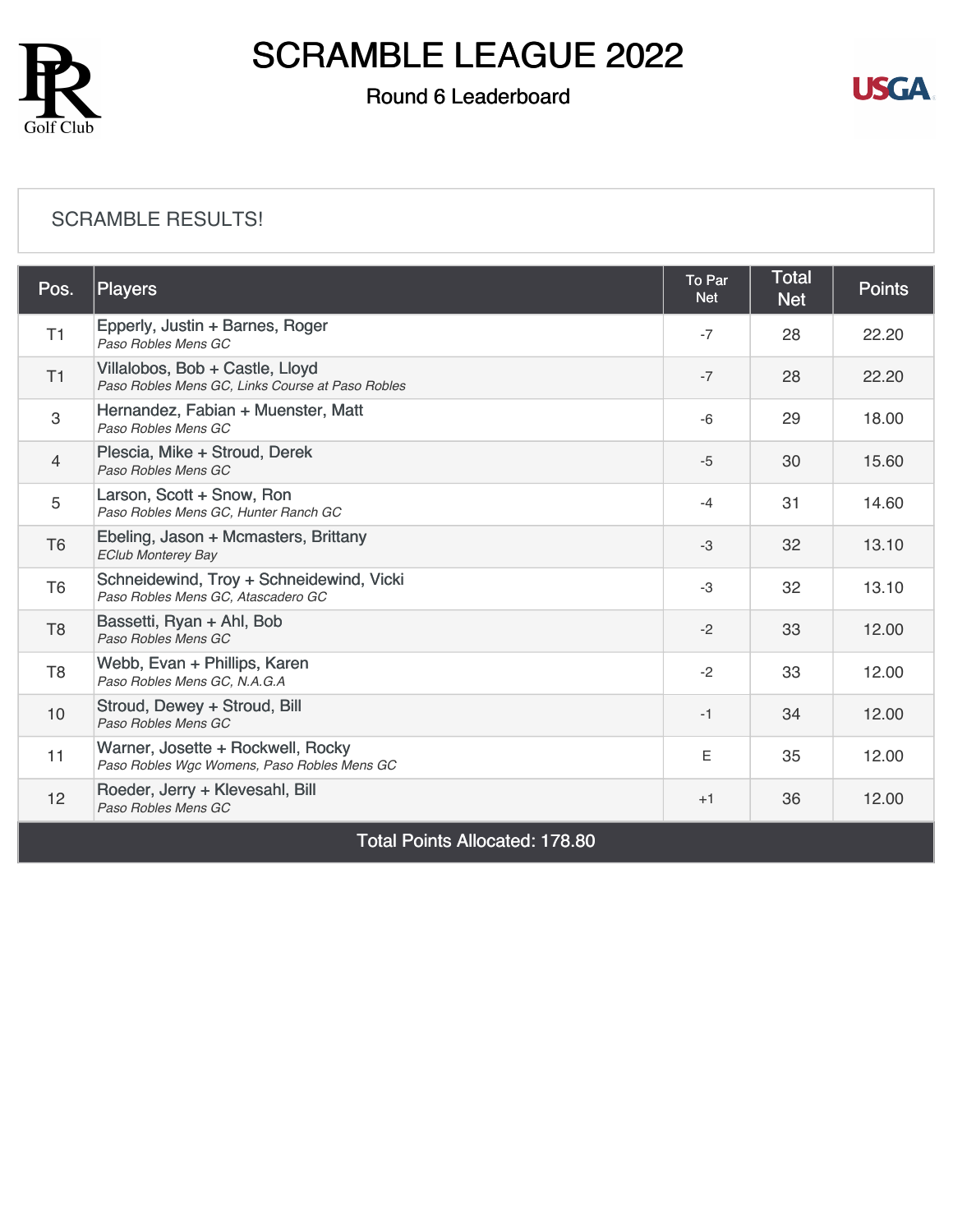

### Round 6 Leaderboard



#### [GROSS SKINS!](https://cdn2.golfgenius.com/v2tournaments/8367195293409656709?called_from=&round_index=6)

| <b>Players</b>                                                    |  | <b>Purse</b> | <b>Details</b>           |  |  |  |
|-------------------------------------------------------------------|--|--------------|--------------------------|--|--|--|
| Hernandez, Fabian + Muenster, Matt<br>Paso Robles Mens GC         |  | \$60.00      | Birdie on 6, Birdie on 7 |  |  |  |
| Epperly, Justin + Barnes, Roger<br>Paso Robles Mens GC            |  | \$30.00      | Eagle on 3               |  |  |  |
| Larson, Scott + Snow, Ron<br>Paso Robles Mens GC, Hunter Ranch GC |  | \$30.00      | Birdie on 8              |  |  |  |
| Total Purse Allocated: \$120.00                                   |  |              |                          |  |  |  |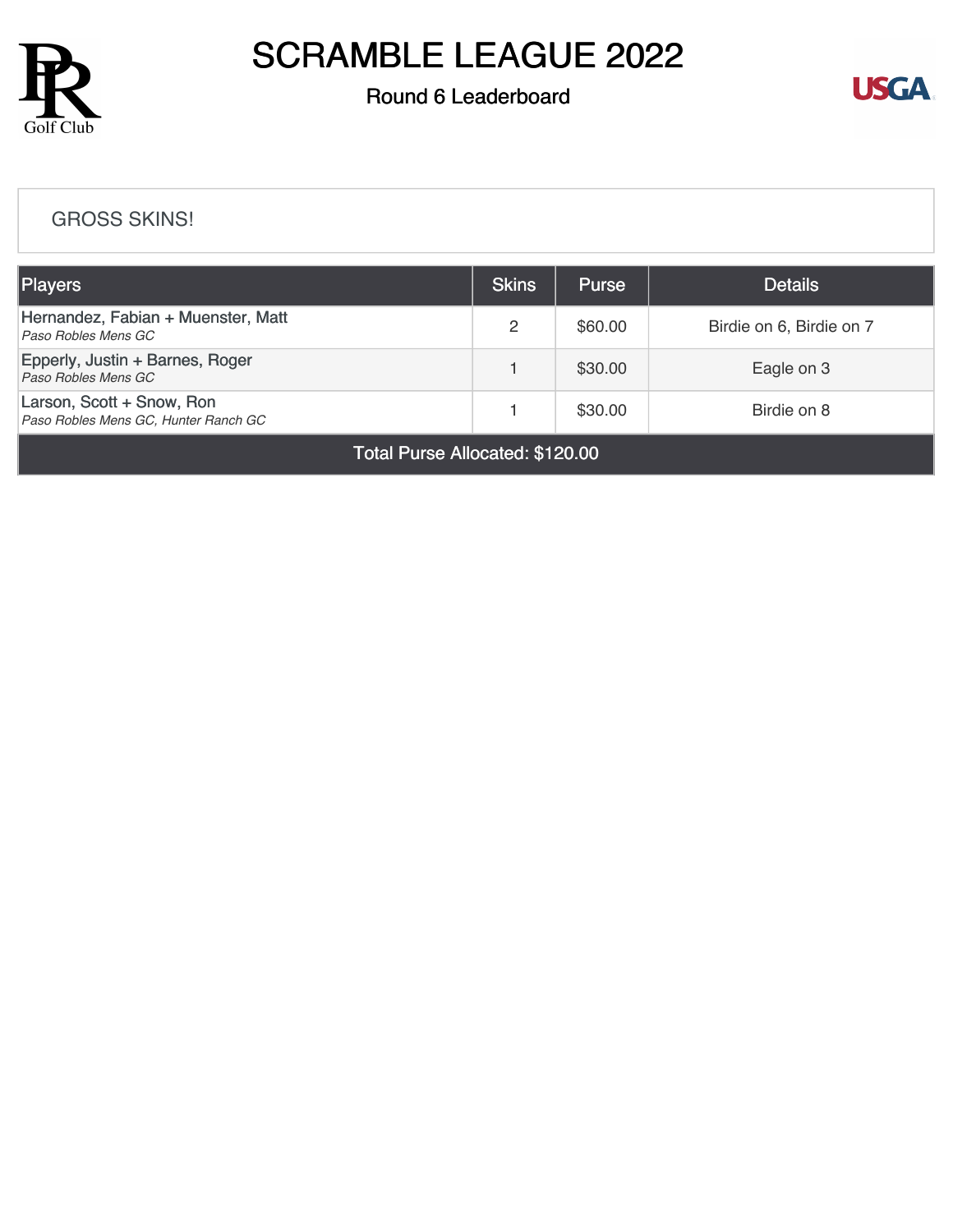

### Round 6 Leaderboard



#### [NET SKINS!](https://cdn2.golfgenius.com/v2tournaments/8367196668134735750?called_from=&round_index=6)

| <b>Players</b>                                                    | <b>Skins</b> | <b>Purse</b> | <b>Details</b>         |  |  |
|-------------------------------------------------------------------|--------------|--------------|------------------------|--|--|
| Hernandez, Fabian + Muenster, Matt<br>Paso Robles Mens GC         |              | \$48.00      | Eagle on 6, Eagle on 7 |  |  |
| Epperly, Justin + Barnes, Roger<br>Paso Robles Mens GC            |              | \$24.00      | Eagle on 3             |  |  |
| Stroud, Dewey + Stroud, Bill<br>Paso Robles Mens GC               |              | \$24.00      | Eagle on 5             |  |  |
| Larson, Scott + Snow, Ron<br>Paso Robles Mens GC, Hunter Ranch GC |              | \$24.00      | Birdie on 8            |  |  |
| - - -                                                             |              |              |                        |  |  |

Total Purse Allocated: \$120.00